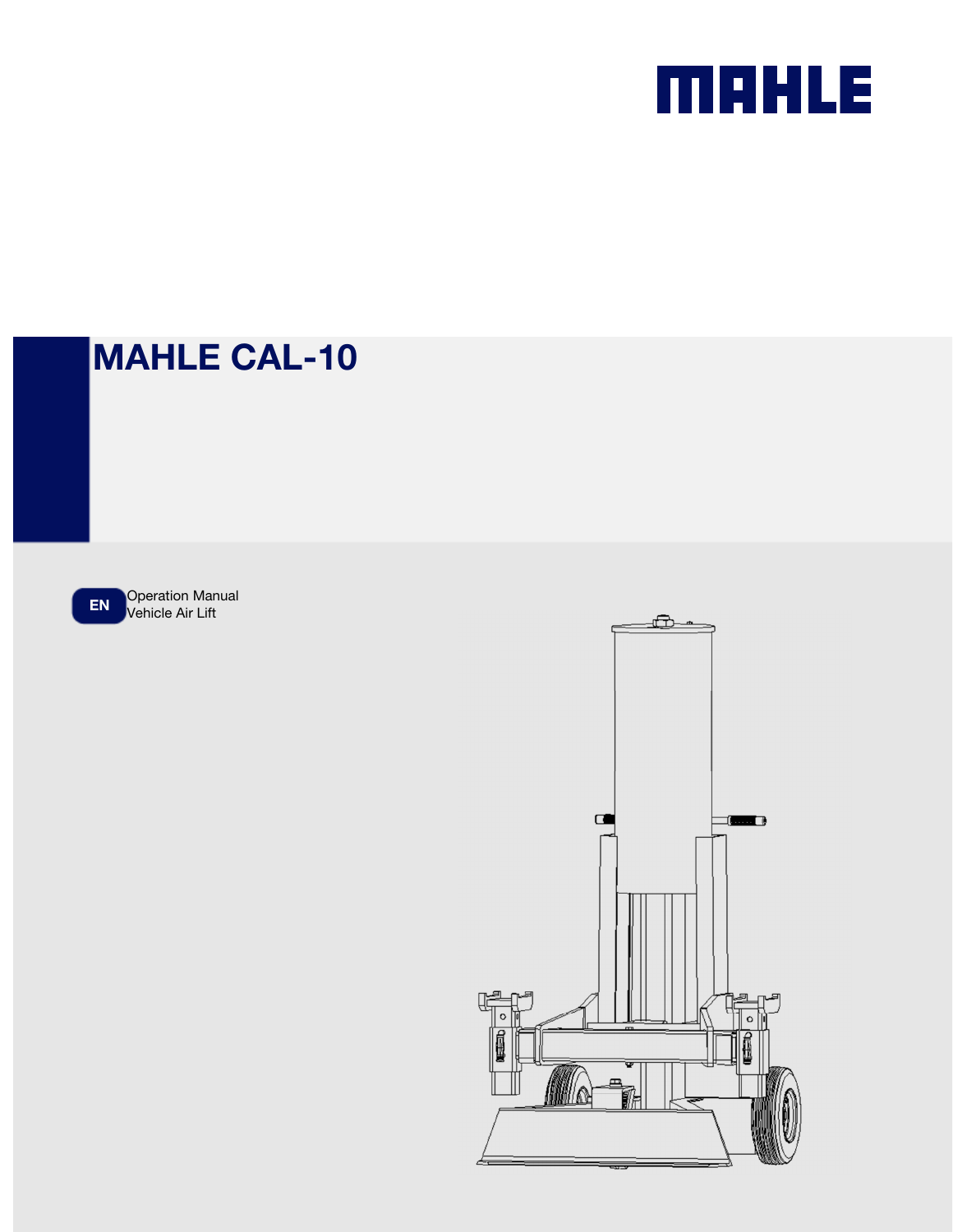EVERY PERSON WHO OPERATES THIS EQUIPMENT NEEDS TO KNOW AND UNDERSTAND ALL OF THE INFORMATION IN THIS MANUAL – FAILURE TO DO SO COULD RESULT IN SERIOUS INJURY OR DEATH.

> READ THIS MANUAL CAREFULLY AND RETAIN FOR YOUR RECORDS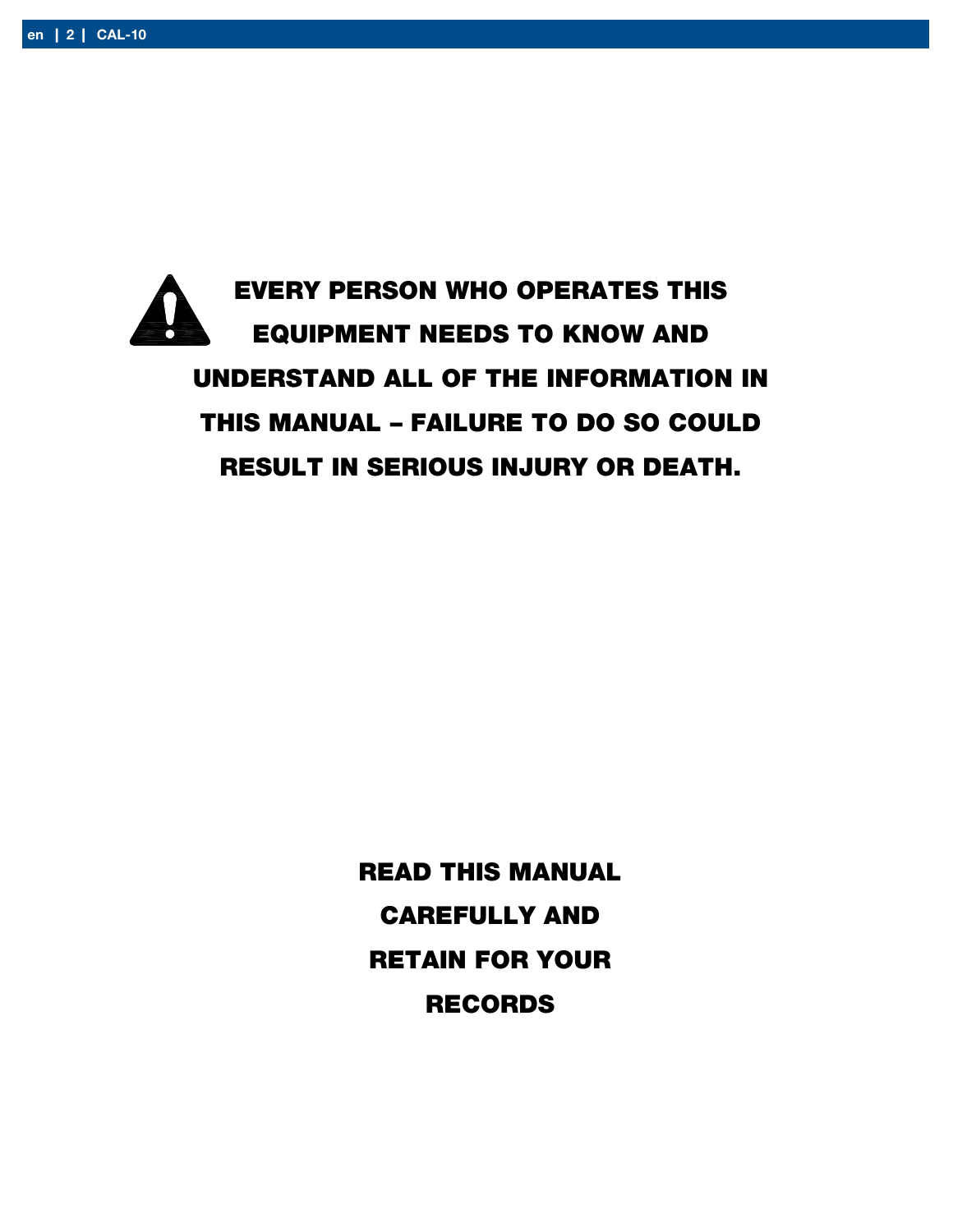# **Contents**

| 1. |     |                                           |  |  |
|----|-----|-------------------------------------------|--|--|
|    | 1.1 |                                           |  |  |
| 2. |     |                                           |  |  |
|    | 2.1 |                                           |  |  |
| 3. |     |                                           |  |  |
|    | 3.1 |                                           |  |  |
| 4. |     |                                           |  |  |
|    | 4.1 |                                           |  |  |
|    | 4.2 | Owner and/or operator responsibilities  6 |  |  |
| 5. |     |                                           |  |  |
|    | 5.1 |                                           |  |  |
| 6. |     |                                           |  |  |
|    | 6.1 |                                           |  |  |
| 7. |     |                                           |  |  |
|    | 7.1 |                                           |  |  |
|    | 7.2 | Operating the air valve to raise a load 8 |  |  |
|    | 7.3 |                                           |  |  |
|    | 7.4 |                                           |  |  |
|    | 7.5 | Adjusting saddle horn height9             |  |  |
|    | 7.6 |                                           |  |  |
|    | 7.7 |                                           |  |  |
| 8. |     | Maintenance and Inspection  11            |  |  |
|    | 8.1 | Inspection - before each use  11          |  |  |
|    | 8.2 | Inspection - structural 11                |  |  |
|    | 8.3 |                                           |  |  |
|    | 8.4 | Air valve cleaning instruction 12         |  |  |
| 9. |     |                                           |  |  |
|    |     | 10. Air Pressure Requirements 12          |  |  |
|    |     |                                           |  |  |
|    |     |                                           |  |  |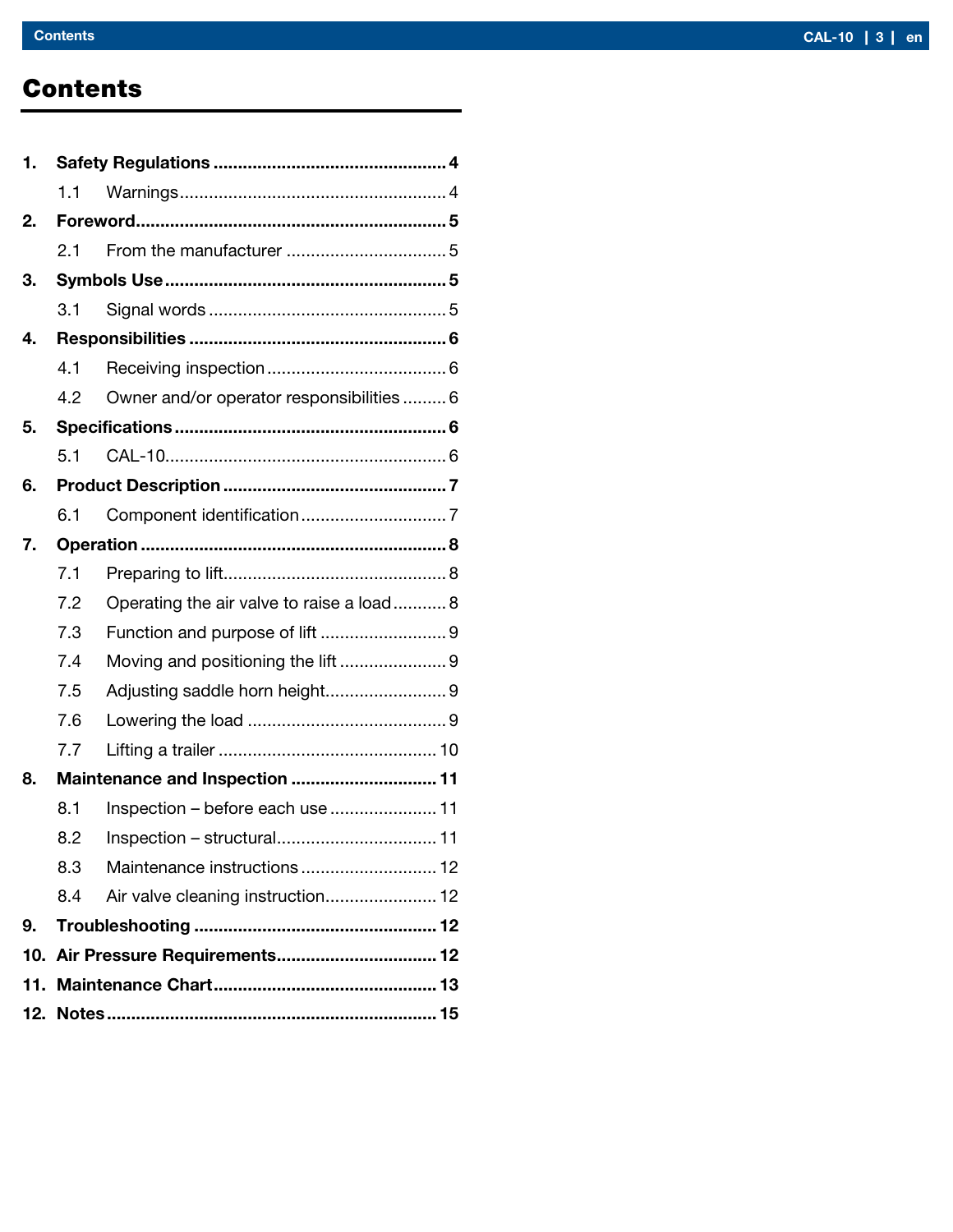## 1. Safety Regulations

#### 1.1 Warnings

- Failure to follow all of these safety instructions can lead to severe injury or death from a sudden loss of the load. Contact the manufacturer at the numbers or address printed on the back cover of this manual if you have any questions.
- **Anyone who operates this jack must read and** understand all the instructions and warnings provided with this jack before being allowed to use it. All operators must be careful, competent, trained, and qualified in the safe operation of the jack. The owner (or other responsible individual) must ensure that any operator observes the proper safety procedures for using this jack at all times. If the operator does not read well or is not fluent in English, the owner / manager must read and review the instructions and warnings in the manual with the operator in the operator's native language to be sure that the operator will use the jack properly.
- $\triangle$  The owner / manager must keep this manual for future reference, and make sure the warning labels on the jack are legible and intact at all times. Replacement labels and manuals are available from the manufacturer. Call the manufacturer using the contact information on the back cover of this manual if you have any questions.
- $\triangle$  If there is any evidence of hydraulic oil leaking from underneath this lift, the lift must be removed from service and returned to the manufacturer for servicing. Contact the manufacturer as soon as possible. If this warning is not heeded, it may result in possible serious injury and/or property damage or death.
- $\triangle$  Use the jack to raise one end of a vehicle or trailer. This jack is designed to for lifting only one end of the vehicle or trailer, not supporting. Once the vehicle or trailer is lifted, place vehicle supports stands under the vehicle or trailer and remove the jack from the work area. Using this jack to raise loads other than at the end of the vehicle or trailer can result in serious injury or death. NEVER use the jack on a vehicle while the motor is running.
- $\triangle$  NEVER use this jack in conjunction with any other jack or lift. NEVER use a jack to raise one side of a vehicle.
- ONLY use the approved manufacturer's recommended lifting points on vehicles and trailers.
- $\triangle$  **NEVER** overload this jack. The jack's maximum capacity is 20,000 lbs. / 9070 kg. If you need to lift more than this, use a jack that has a higher maximum capacity.
- $\triangle$  **NEVER** modify the jack in any way. Modifications may cause the jack to perform improperly, resulting in injury or death. NEVER use the jack with aftermarket accessories, lift pads, or adaptors, not supplied by the manufacturer.
- $\triangle$  NEVER loosen the hex nut on top of this jack. This nut, if loosened will cause the jack to leak air and not function properly.
- NEVER abuse or cause damage to the jack**.** NEVER subject the jack to abnormal shocks or loads. Your safety and that of others depends on the proper operation of the jack.
- $\triangle$  When raising the load, chock the wheels on the end opposite the jack. Place the jack into position, put vehicle in neutral, and disengage the parking brake. These steps must be taken before connecting the air supply to the jack.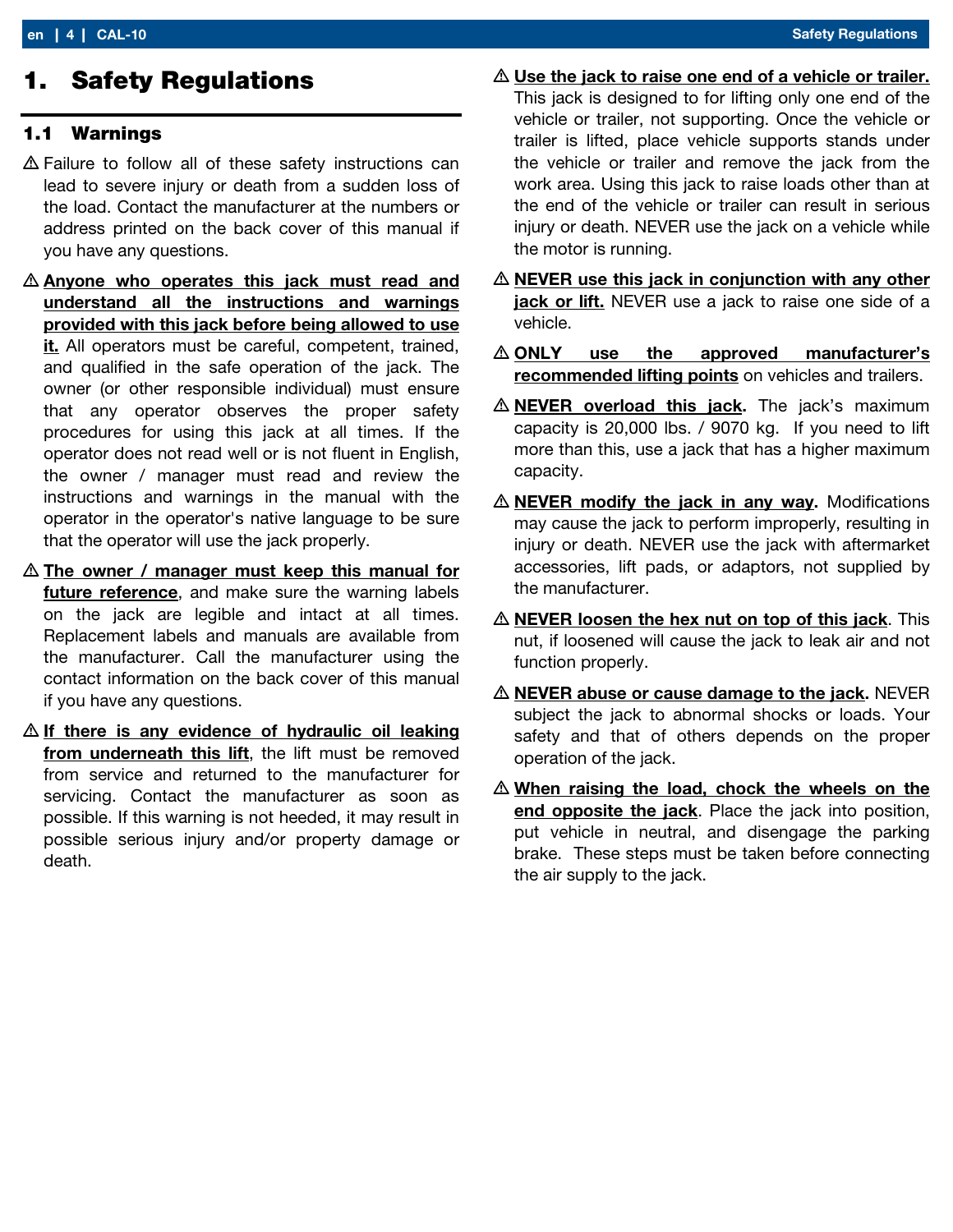# 2. Foreword

#### 2.1 From the manufacturer

Thank you for your purchase. To complement the offering of A/C, fluid and nitrogen service equipment, MAHLE Service Solutions has partnered with Gray Manufacturing to provide the highest quality hydraulic and pneumatic equipment available for the professional service technician. This equipment adheres to high standards promised in the MAHLE guarantee including the assurance of innovation and reliability that comes with the Gray Manufacturing name. Please contact MAHLE Service Solutions' customer service at (800) 468-2321 or tech.mss@us.mahle.com with any comments or questions.

# 3. Symbols Use

#### 3.1 Signal words

Signal words call attention to a safety message or messages, or a property damage message or messages, and designate a degree or level of hazard seriousness. Signal words used in this manual include:

| <b>Keyword</b> | <b>Probability of</b><br>occurrence  | <b>Severity of danger if</b><br>instructions not observed |
|----------------|--------------------------------------|-----------------------------------------------------------|
| <b>DANGER</b>  | <b>Immediate</b><br>impending danger | <b>Death or severe injury.</b>                            |
| <b>WARNING</b> | <b>Possible</b> impending<br>danger  | <b>Death or severe injury</b>                             |
| <b>CAUTION</b> | Possible dangerous<br>situation      | <b>Minor</b> injury                                       |
| <b>NOTICE</b>  | Possible damage to<br>property       | <b>Possible property</b><br>damage                        |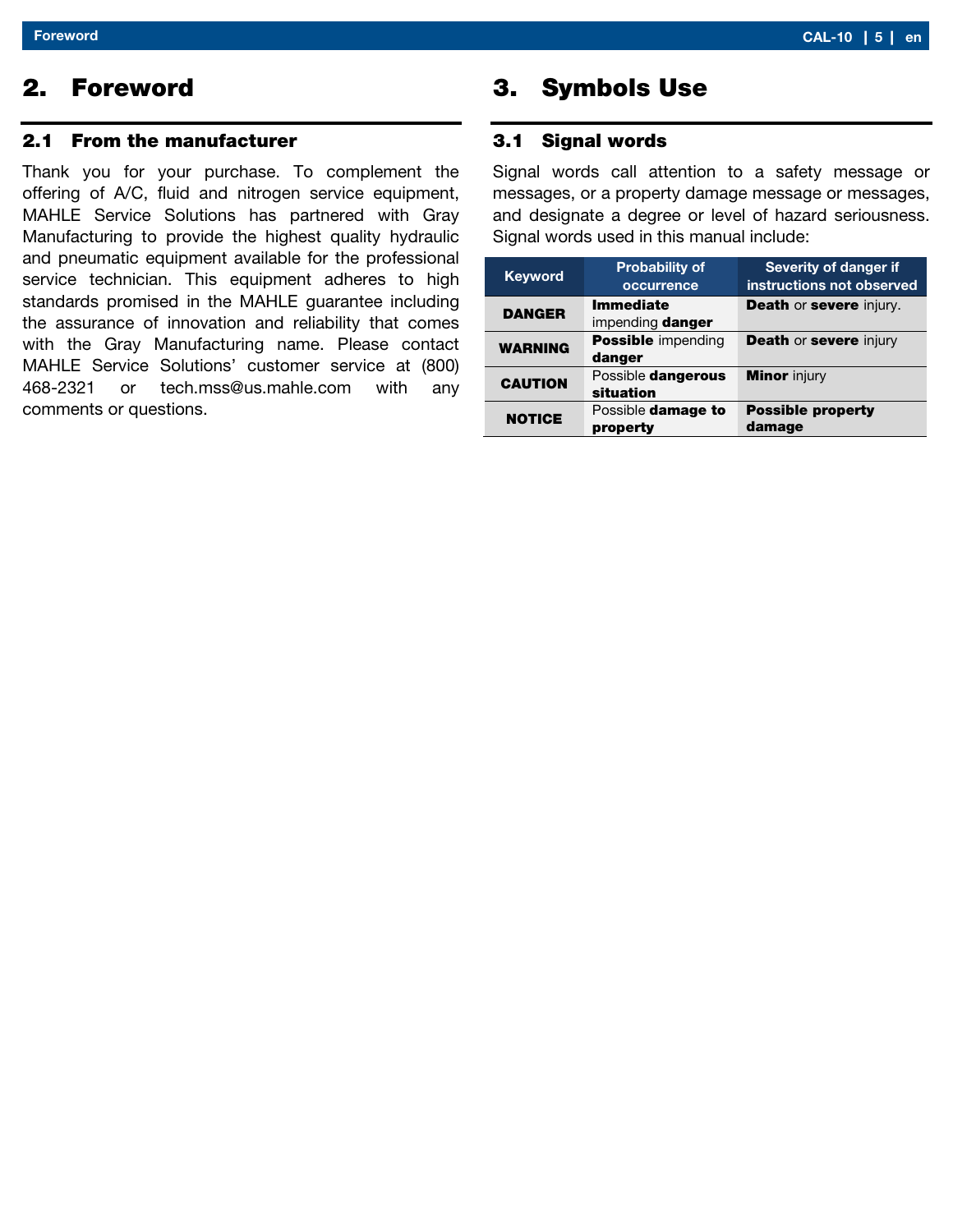#### 4.1 Receiving inspection

Before attempting to operate this equipment, thoroughly read and understand this manual. Completely remove all tape and packaging. Inspect the equipment immediately upon delivery. If shipping damage is evident, inform the delivering carrier immediately and contact the manufacturer using the contact information on the back cover of this manual.

#### 4.2 Owner and/or operator responsibilities

The owner of this equipment must read these instructions and maintain them for future reference and for instructing any other users of the equipment. The owner is responsible for keeping all warning labels and instruction manuals legible and intact. Replacement labels and literature are available from the manufacturer. The owner must never authorize or allow anyone to use this equipment until the operator has read and understood the information in this manual and on the accompanying labeling on the equipment itself.

If this equipment is being used in an occupational setting (or workplace), the employer should ensure that all personnel working with and around the equipment know of the risks associated with its use. Personnel involved in the use and operation of this equipment shall be careful, competent, trained, and qualified in the safe operation of the equipment and its proper use when servicing motor vehicles and their components. Safety information provided with this equipment should be emphasized by the employer and understood by each employee. The employer must make this manual available to all personnel using this equipment and all personnel must read and understand the contents of this manual. If the operator is not fluent in English, the manufacturer's instructions and warnings shall be read to and discussed with the operator in the operator's native language by the employer, making sure that the operator comprehends its contents and observes the proper procedures for use of this equipment.

# 5. Specifications

#### 5.1 CAL-10

| <b>Model CAL-10</b>                       | <b>US units</b> | <b>Metric units</b> |
|-------------------------------------------|-----------------|---------------------|
| Maximum capacity                          | 20000 lbs       | 9070 kg             |
| Maximum air pressure                      | 200 PSI         | 13.8 Bar            |
| Weight                                    | 748 lbs         | 339.3 kg            |
| Width                                     | 37 in           | 94.0 cm             |
| Depth                                     | 43 in           | 109.2 cm            |
| Height (Lowered)                          | 64 in           | 162.6 cm            |
| Height (Raised)                           | 94 in           | 238.8 cm            |
| Saddle spread (Minimum)                   | 37.25 in        | $94.6 \text{ cm}$   |
| Saddle spread (Maximum)                   | 48.625 in       | $123.5 \text{ cm}$  |
| Saddle<br>Starting<br>Height<br>(minimum) | $14$ in         | 35.6 cm             |
| Saddle Starting Height<br>(maximum)       | 20 in           | 50.8 cm             |
| <b>Powered Stroke</b>                     | 30 in           | 76.2 cm             |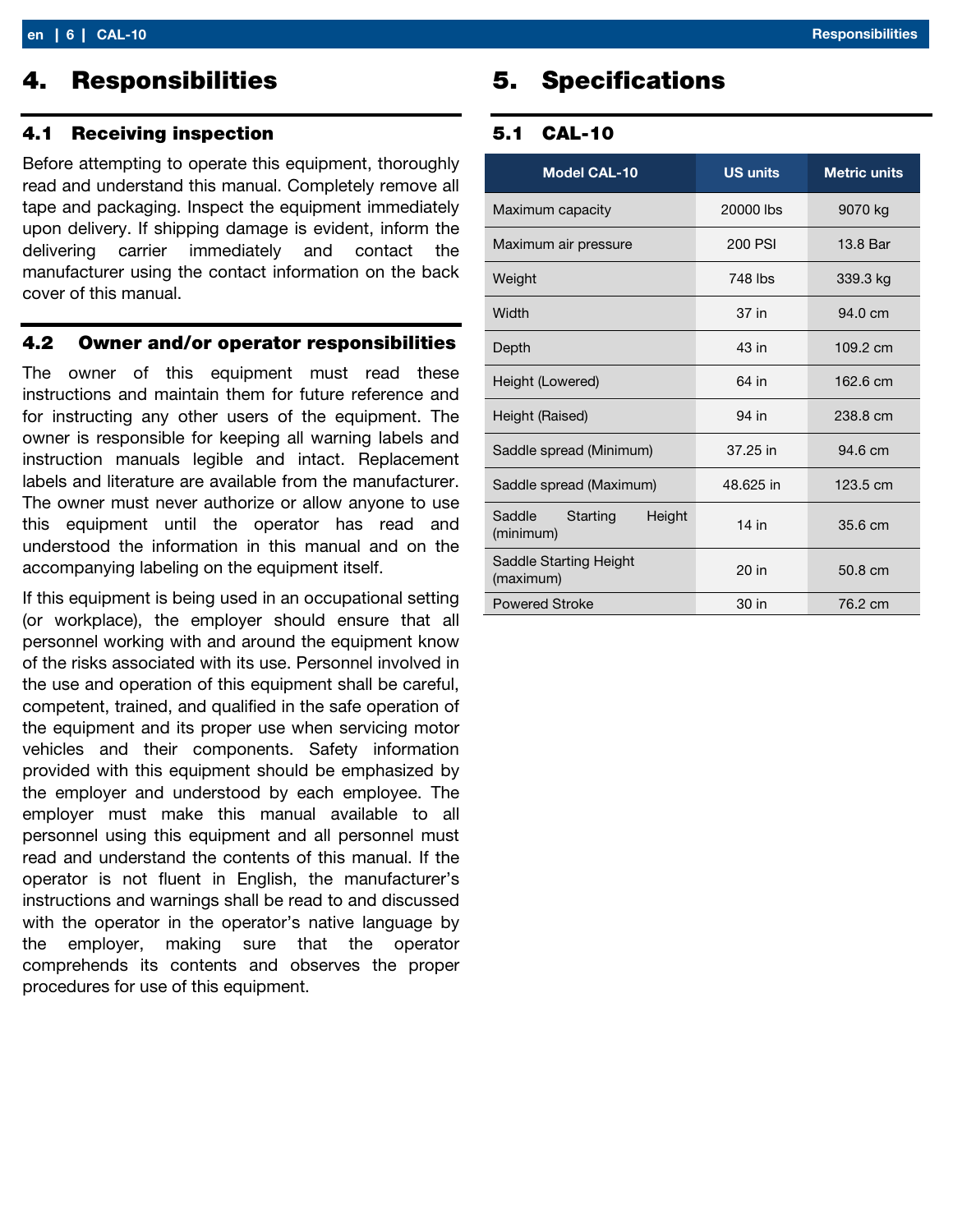# 6. Product Description

### 6.1 Component identification



#### Fig. 1: Side view

- 1 Base<br>2 Air cy
- Air cylinder
- 3 Cylinder head plate
- 4 Pneumatic wheel
- 5 Swivel caster



#### Fig. 2: Rear view

- 1 Valve handle
- 2 Valve cover<br>3 Handle grip
- Handle grip
- 4 Downstpp release lever<br>5 Saddle
- 5 Saddle
- Table extension
- 7 Saddle pin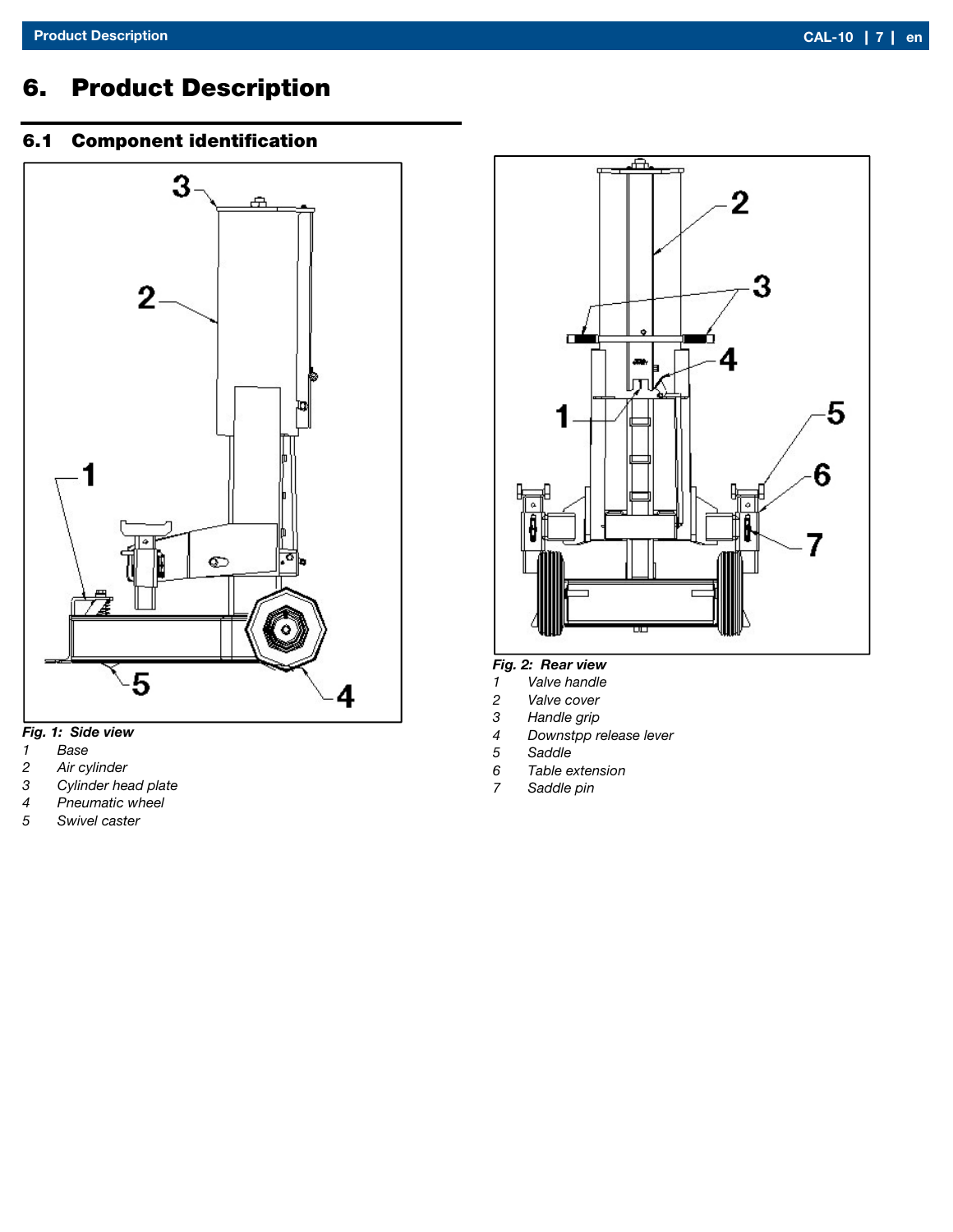# 7. Operation

 $\triangle$  WARNING - This section discusses the appropriate and safe methods for using the jack to raise and lower a vehicle. Safe operation is not limited to simply raising and lowering a vehicle - it also includes adequate preparation before the vehicle is lifted. Failure to follow all of the steps outlined in this section could result in serious injury or death.

#### 7.1 Preparing to lift

- 1. Make sure the load does not exceed the rated capacity of the jack (20,000 lbs. / 9,070 kg.)
- 2. Inspect the jack for signs of wear or damage (see "Inspection Instructions" in Section 8). The jack should be immediately removed from service if you detect any abnormal conditions or signs of damage that suggest the jack will not work properly or safely — When in doubt, don't use the jack!
- $\Delta$  If you see any signs of wear or damage, or if there is any indication that the jack is not performing normally, immediately take it out of service and contact customer service at the address and number shown on the back cover of this manual. NEVER use a jack that appears damaged in any way.
- 3. Transport the jack to the work area by wheeling it. You can push or pull the jack. Wheel the jack across smooth surfaces only.
- $\triangle$  Jolting caused by the wheels catching on uneven surfaces can cause physical strain and personal injury.
- 4. Select appropriate vehicle support stands and bring them to the immediate work area. Follow the instructions supplied with the vehicle stands. Use appropriate vehicle stands to support the load immediately after lifting. NEVER use the jack to support a load while working on a vehicle. Failure to follow all of these instructions can result in jack instability and loss of a load.
- 5. Examine the work area. Use the jack only on hard, level surfaces capable of safely supporting the load. The jack must ALWAYS remain in direct contact with the floor. Clear the surrounding area of personnel, tools, equipment, or any other objects that would interfere with the use of the jack. If these conditions cannot be met, move the vehicle and jack to an area where the lift can be performed safely.
- 6. Chock the vehicle's wheels. When raising a vehicle from one end, always chock the wheels that will remain on the ground. Make sure at least two wheels of the vehicle remain in contact with the floor at all times — NEVER use the jack to raise all four wheels of the vehicle from the floor.

#### 7.2 Operating the air valve to raise a load

Once the lift has been positioned under the load to be lifted (according to the safety instructions on the lift), operate the air valve slowly to carefully raise the saddles to engage (capture) the lift points of the vehicle (Fig. 3). After the saddles make contact with the lift points, visually recheck their position to be sure the load is properly seated for lifting. Be careful not to put any part of your body (e.g., arms, hands, fingers, etc.) between the saddle and the lift point on the vehicle. When raising or lowering, the operator should check to make sure nobody else is in the immediate work area.



Fig. 3: Air valve operation

To lower the lift, it may be necessary to raise the lift slightly so the down stop pawl can be disengaged from the down stop lug. If lowering the vehicle on vehicle support stands, follow the instructions for positioning and supporting the load outlined in the stand instructions. If lowering the load to the ground, make sure that the work area underneath the vehicle is clear of obstructions before removing the vehicle support stands. Disengage the down stop pawl by holding the lever while pressing the air valve to the right (i.e., the lower position). Hold in the air valve and down stop lever until the lift can be removed from under the vehicle. Air must bleed off for a few seconds before the lift will start lowering.

To avoid a crushing injury, you must make sure that no objects or body parts are on the ground near the lift platform whenever the lift and/or the load are being lowered.

**O** These operating instructions are designed to supplement, not replace, the information and safety instructions provided on the lift itself.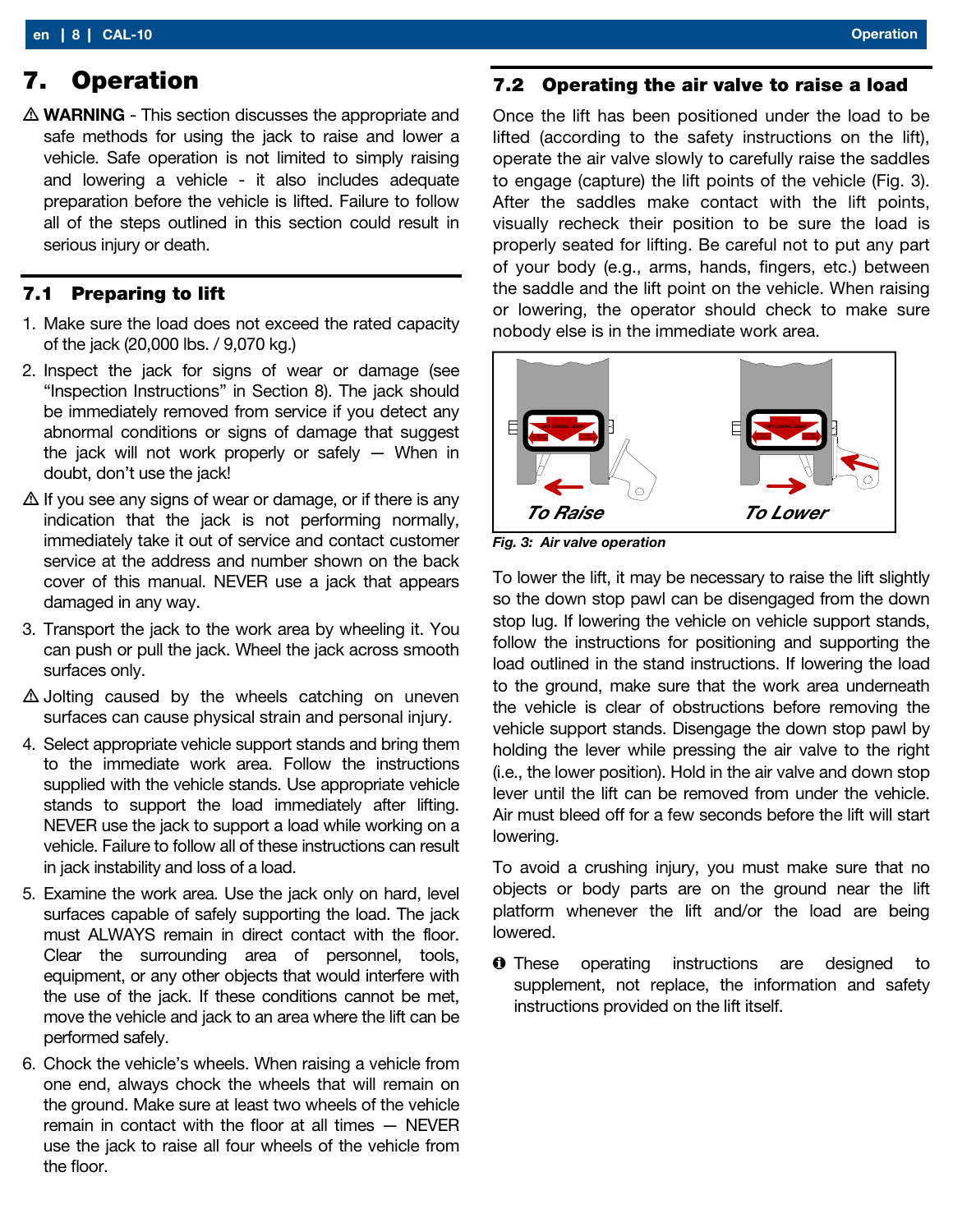#### 7.3 Function and purpose of lift

 This lift is designed to lift loads—it is not designed to support loads once lifted. Thus, this lift must always be used in conjunction with appropriate and adequate vehicle support stands. Also, this lift is designed to lift certain loads (e.g., vehicles, trailers) in specific ways (one end and never on the side). NEVER attempt to use this lift in ways for which it was not designed. If you have lifting needs that cannot be met by this lift, do not attempt to modify the lift or use it for purposes other than those for which it was designed—always use a lifting device that is appropriate for the load. Do not use adapters and / or attachments from other units. Consult parts list for adapters and/or attachments that can be used on this product, not to exceed maximum lift height of 50". Contact the manufacturer if you have any questions about other lifts or the appropriateness of this lift for different types of jobs.

#### 7.4 Moving and positioning the lift

- $\Delta$  The operator should move this lift only on a hard level surface. When moving this lift around the shop floor, it must never be moved in the raised position. When moving the lift, the lift must always be in the lowest position.
- $\triangle$  Use only the handles provided as the means by which you grab the lift and move it. The lift should NEVER be tilted backwards for any reason (i.e., to clear an obstacle on the floor, to move under an elevated obstacle, etc.). Tilting the lift can cause the lift to fall backwards onto the operator or someone who might be nearby. If the lift ever does fall, for whatever reason, get out of the way immediately—NEVER try to catch the lift if it falls backwards.

#### 7.5 Adjusting saddle horn height

 On occasion, it may be necessary to adjust the height of the saddle horns in order to make good contact with the lift points of the load (i.e., if there is a distance between the saddle in the lowest position and the lift point on the load). The height of the saddle horns can be adjusted by removing the pin from the saddle, raising the saddle and reinserting the pin into the hole. The pin should always be placed all the way through the saddle arm support. Also, both saddles must be pinned at the same height when lifting a load. DO NOT make saddle height adjustments if these conditions cannot be met. Follow the safety instructions on the lift for positioning the saddles on the lift.

#### 7.6 Lowering the load

In lowering the load, follow steps one (1) through four (4) as indicated on the Warning Decal. Once the saddles of the lift have been positioned properly according to these steps, raise the lift slowly to lift the load off the vehicle support stands. Remove the vehicle support stands from underneath the vehicle. Visually inspect the area beneath the vehicle to ensure that it is free of any obstructions before preparing to lower the vehicle to the ground. Before operating the air valve (refer to the operating instructions – "Operating the Air Valve" & Fig. 3), make sure that no one else is in the immediate work area. Disengage the down stop pawl by holding the air valve and down stop lever until the lift can be removed from under the vehicle. Air must bleed off for a few seconds before the lift will start lowering. After lowering the load, put the vehicle in park and engage the brakes before removing the jack.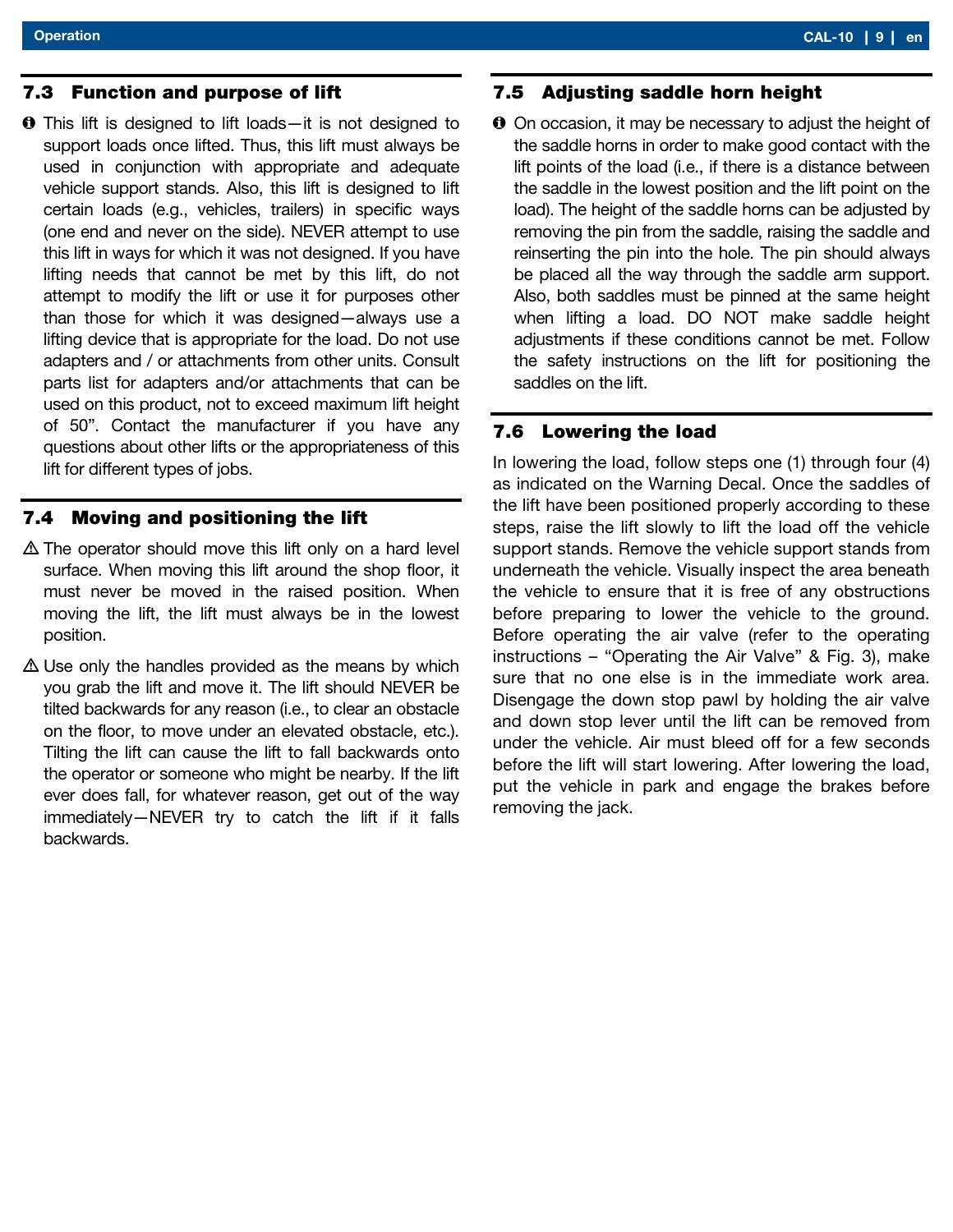- $\Delta$  In addition to lifting vehicles, this lift can be used to lift trailers. It is important that the box or flatbed trailers be EMPTY prior to lifting to ensure that any weight imbalance in the load does not cause a tip-over when the load is lifted. Also, box and flatbed trailers should be disconnected from their tractors and should be resting on their front supports.
- $\triangle$  Do not lift the trailer by the ICC bumper if the trailer manufacturer has not designated it as an approved lifting point. In preparing to lift an EMPTY box or flatbed trailer, you should inspect the rear ICC bumper to make sure it is not bent or damaged in any way. If this bumper is damaged, consult the manufacturer to determine if there is an alternate lifting location. Roll the lift into place; make sure it is centered in the trailer and bumper. Make sure that the lift saddles on the lift frame fully engage (cradle) the bottom of the bumper and that the saddle horns are positioned front to back to ensure that the bumper is resting on the face of the saddle and is captured between the saddle horns—this prevents the bumper from slipping off the saddles when lifted.
- The proper lift points on an ICC bumper are directly beneath the vehicle structure members (Fig. 4), which connect with the frame and are approximately 34 inches apart in width. Slowly raise the lift frame to engage the bottom of the bumper. Raise the rear of the trailer to the desired height and then install vehicle stands of the proper capacity to support the trailer. Once the stands are in place, lower the trailer onto them and then remove the lift from the work area. Follow the instructions for lowering when work is completed.



Fig. 4: Lifting trailer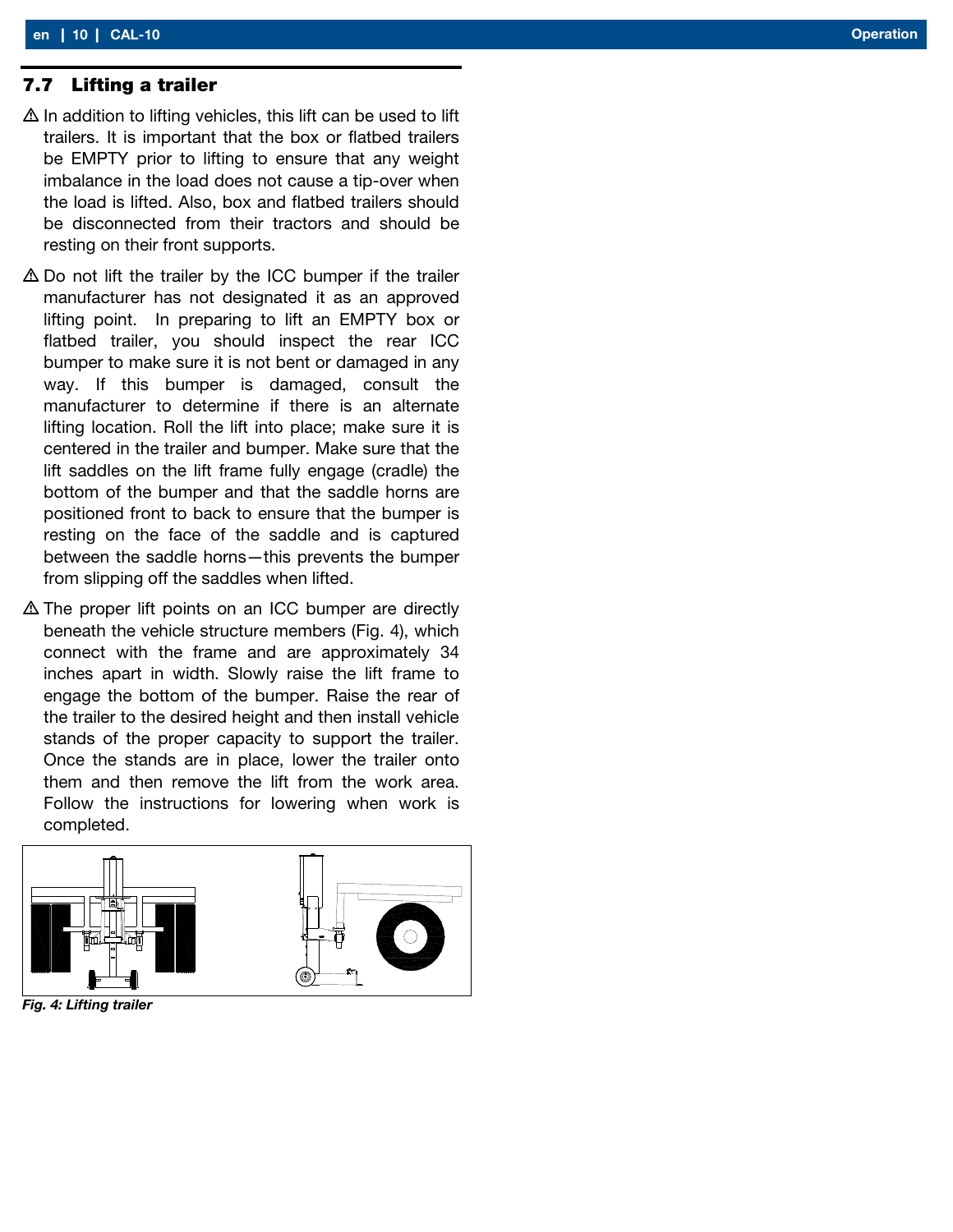## 8. Maintenance and Inspection

 $\triangle$  WARNING - The jack must be inspected according to the requirements of this section. Failure to properly inspect the jack could lead to severe injury or death. The jack must be removed from service and inspected immediately if it is subjected to an abnormal load or a shock load. If any irregularities or problems are detected during an inspection, the jack must be removed from service immediately and repaired. Contact the manufacturer at the numbers and address printed on the back cover of this manual.

#### 8.1 Inspection – before each use

Visual inspection of the jack must be made before each use of the jack. The jack should be immediately removed from service if any of the following conditions are detected or observed:

- Visually inspect all components of the lift for signs of corrosion and/or excessive wear.
- $\triangleright$  Inspect the lift for any cracks, chips, or signs of excessive wear. Visually inspect the welds.
- $\blacktriangleright$  Inspect the saddle support adjusting pins for signs of excessive wear or deformations. Also, inspect the holes on the saddle arm for elongation. If pins cannot be removed from the saddle arms or if there is elongation of the holes, then it is likely that the lift has been overloaded and should be taken out of service until it can be repaired.
- $\triangleright$  Verify that all warning and instructions decals) are in place and legible before the lift is put back in service. If any decals are missing or illegible, contact the manufacturer for replacements.
- $\blacktriangleright$  If there is any evidence of hydraulic oil leaking from underneath this lift, the lift must be removed for service and returned to the manufacturer for servicing. This unit is equipped with a nonserviceable vertical restraint and must be returned to the factory for repair. Contact the manufacturer as soon as possible.

#### 8.2 Inspection – structural

The owner must inspect, or appoint a knowledgeable person to inspect the jack for signs of corrosion and / or excessive wear. Visual inspection should be made before each use of jack, checking for abnormal conditions. Regular inspections should be made weekly for daily use and monthly for intermittent use. Each jack must be inspected immediately if subjected to an abnormal load or shock. Any jack which appears to be damaged in any way, is found to be badly worn, or operates abnormally shall be removed from service until necessary repairs are made.

- $\triangle$  The jack must be removed from service and inspected for damage immediately if the jack is subjected to an abnormal shock or load. Never return the jack to service until all damaged components have been properly repaired or replaced. Always test the lift and verify proper operation before returning the jack to service. Failure to heed this warning may result in personal and / or property damage.
- $\triangle$  To prevent serious injury or death from a falling vehicle, all inspection and maintenance procedures must be performed after the jack has been removed from service. Position the lift so you have clear access to all sides of the lift for inspection and service
- $\triangleright$  Inspect the lift for any cracks, chips, or signs of excessive wear. Visually inspect the welds.
- $\blacktriangleright$  If any irregularities or problems are detected during an inspection, the jack must be removed from service immediately and repaired. Contact the manufacturer using the contact information on the back cover of this manual.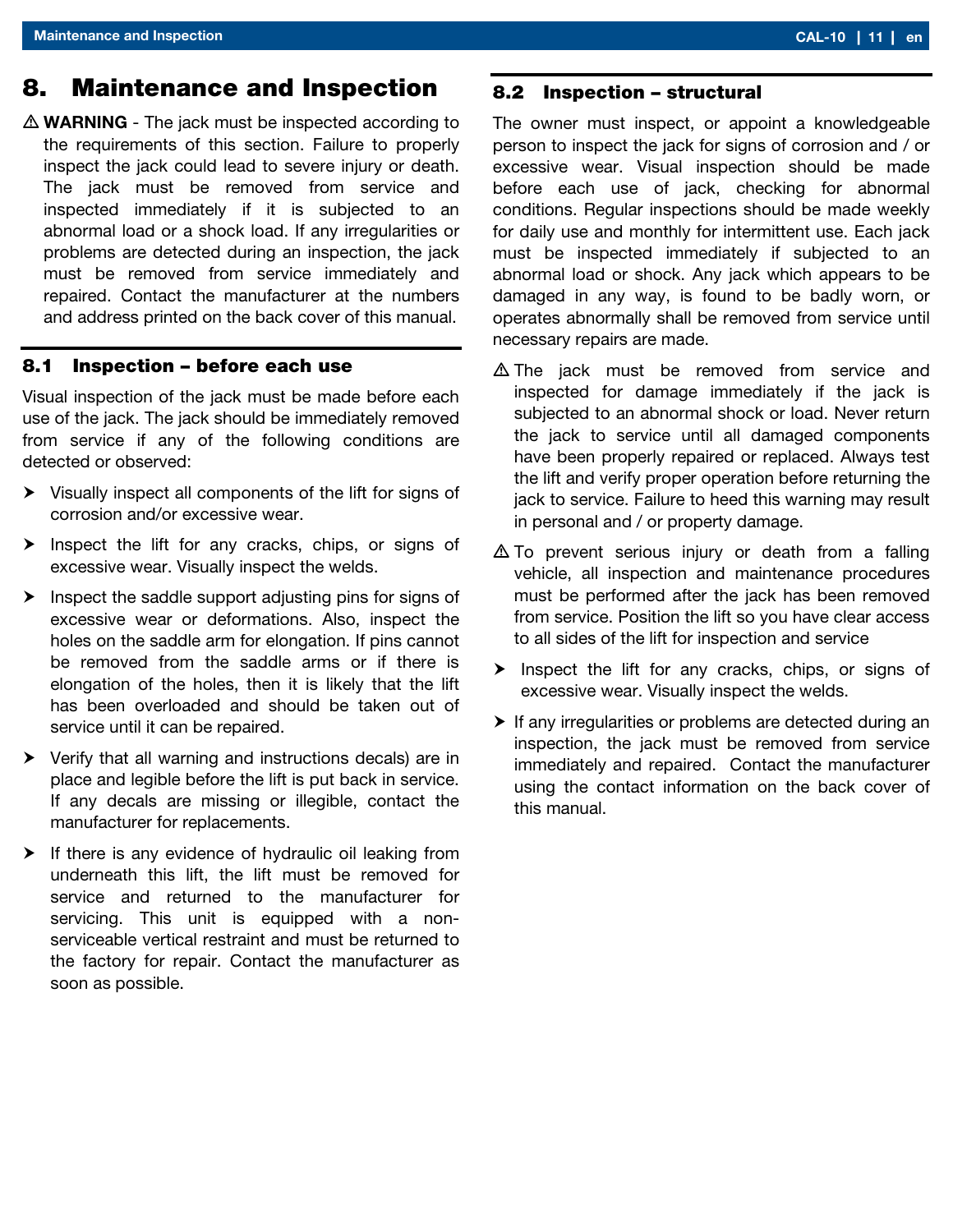#### 8.3 Maintenance instructions

- $\triangle$  WARNING All inspection and maintenance procedures must be performed after the jack has been removed from service. Failure to do this may result in personal injury and/or property damage.
- All warning and capacity labels should be readable and complete. Wash external surfaces of jack, labels, and decals with a mild soap solution.
- Lubricate all rotating and sliding portions of the jack monthly.

#### 8.4 Air valve cleaning instruction

- 1. Remove the valve cover.
- 2. Remove the valve form the 1/4" pipe nipple.
- 3. Remove the brass handle in the valve body.
- 4. Use a stiff wire or pin punch to push the spools out of the valve body.
- 5. Carefully examine the seal on the end of the spool for any dirt or foreign material. If foreign material is embedded in the seal, remove the screw and cup from the end of the spool, then remove and clean the seal. Turn the seal over and reassemble it into the cup. Secure the cup back onto the end of the spool with the screw.
- 6. Lubricate the spool with light chassis grease. Insert the spool with O-ring into the air inlet spool port.
- 7. Insert the spool without O-ring into the air exhaust port.
- 8. Insert the spring(s).
- 9. Apply thread sealant to the plug(s) and install the plugs into the valve body. Do not over tighten the plug(s), as the threads can very easily be damaged.
- 10. Install the valve back onto the pipe nipple using pipe thread sealant on the threads of the nipple.

### 9.Troubleshooting

This section is a list of potential problems and solutions. If the solution listed fails to correct the problem, call the manufacturer at the numbers and address printed on the back cover of this manual. Please have the model number, and serial number of your jack available. The serial number is permanently stamped on a metal tag attached to the top of the frame.

| <b>Problem</b>                               | <b>Cause/Solution</b>                                                                                                                                                                                                                                                                             |
|----------------------------------------------|---------------------------------------------------------------------------------------------------------------------------------------------------------------------------------------------------------------------------------------------------------------------------------------------------|
| Fails to lift load                           | • Inadequate air pressure; requires 200-psi<br>to lift 20,000 pounds.<br>• Lift is overloaded. Rated capacity is for the<br>jack is 20,000 lbs. per lift. Use other lifting<br>means.<br>• Air valve is dirty or damaged. See the "Air<br>Valve Cleaning Instructions" section of this<br>manual. |
| Lift will not lower or<br>lowers erratically | · Vehicle parking brake is set<br>and/or<br>transmission is in gear.<br>• If lifting on front of vehicle and rear wheels<br>are chocked, place chocks at least 6"<br>behind wheels so vehicle<br>roll<br>can<br>backwards                                                                         |
| Lift raises slowly                           | • Low air pressure. Raise air pressure to 200<br>psi.<br>• Air valve is dirty or damaged. See the "Air<br>Valve Cleaning Instructions" section of this<br>manual.<br>• Lifts overloaded. Rated capacity is for the<br>jack is 20,000 lbs. Use other lifting means.                                |
| I ift is erratic when<br>lifting or lowering | • Make sure vehicle is in neutral and baking<br>brake is disengaged. Always chock wheels<br>on opposite end prior to lifting.                                                                                                                                                                     |

# 10. Air Pressure Requirements

- $\triangleright$  To lift 5,000 pounds requires 70 psi.
- ▶ To lift 10,000 pounds requires 107 psi.
- $\triangleright$  To lift 15,000 pounds requires 152 psi.
- ▶ To lift 20, 000 pounds requires 205 psi.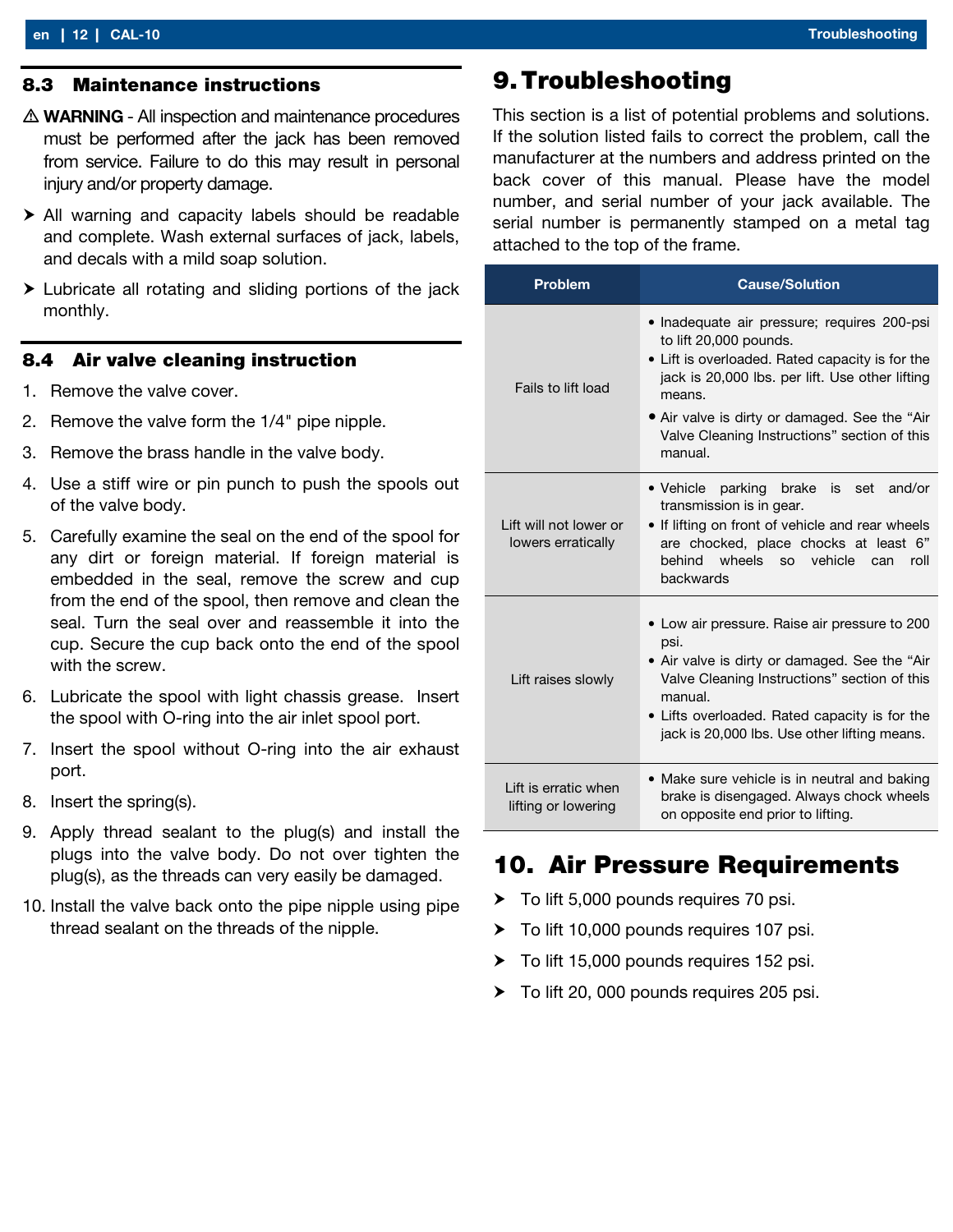# 11. Maintenance Chart

| <b>Action</b>        | <b>Date</b> | <b>Details</b> | Person<br>responsible |
|----------------------|-------------|----------------|-----------------------|
| Receiving inspection |             |                |                       |
|                      |             |                |                       |
|                      |             |                |                       |
|                      |             |                |                       |
|                      |             |                |                       |
|                      |             |                |                       |
|                      |             |                |                       |
|                      |             |                |                       |
|                      |             |                |                       |
|                      |             |                |                       |
|                      |             |                |                       |
|                      |             |                |                       |
|                      |             |                |                       |
|                      |             |                |                       |
|                      |             |                |                       |
|                      |             |                |                       |
|                      |             |                |                       |
|                      |             |                |                       |
|                      |             |                |                       |
|                      |             |                |                       |
|                      |             |                |                       |
|                      |             |                |                       |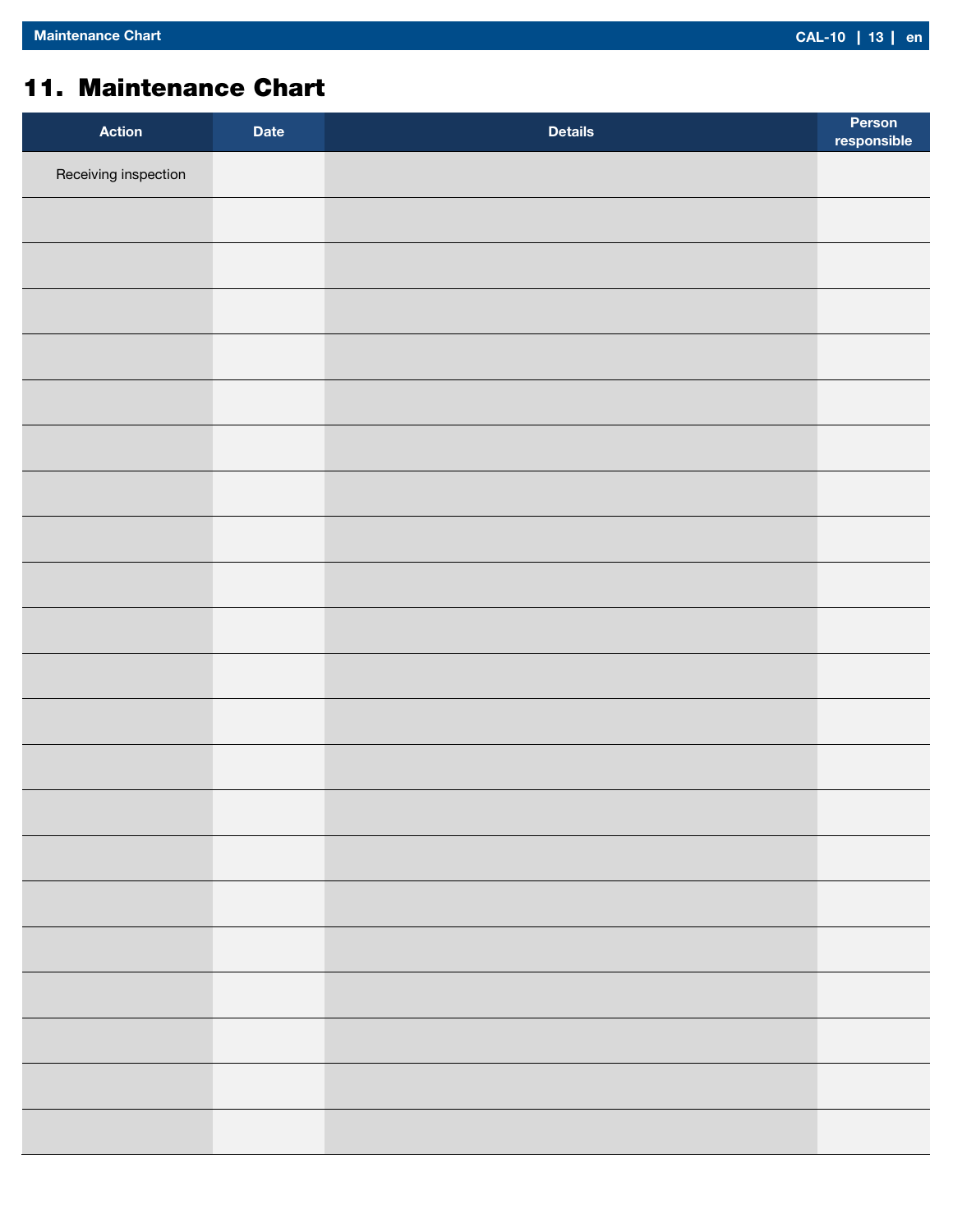|  | en   14   CAL-10 |
|--|------------------|

Maintenance Chart

| <b>Action</b> | <b>Date</b> | <b>Details</b> | Person<br>responsible |
|---------------|-------------|----------------|-----------------------|
|               |             |                |                       |
|               |             |                |                       |
|               |             |                |                       |
|               |             |                |                       |
|               |             |                |                       |
|               |             |                |                       |
|               |             |                |                       |
|               |             |                |                       |
|               |             |                |                       |
|               |             |                |                       |
|               |             |                |                       |
|               |             |                |                       |
|               |             |                |                       |
|               |             |                |                       |
|               |             |                |                       |
|               |             |                |                       |
|               |             |                |                       |
|               |             |                |                       |
|               |             |                |                       |
|               |             |                |                       |
|               |             |                |                       |
|               |             |                |                       |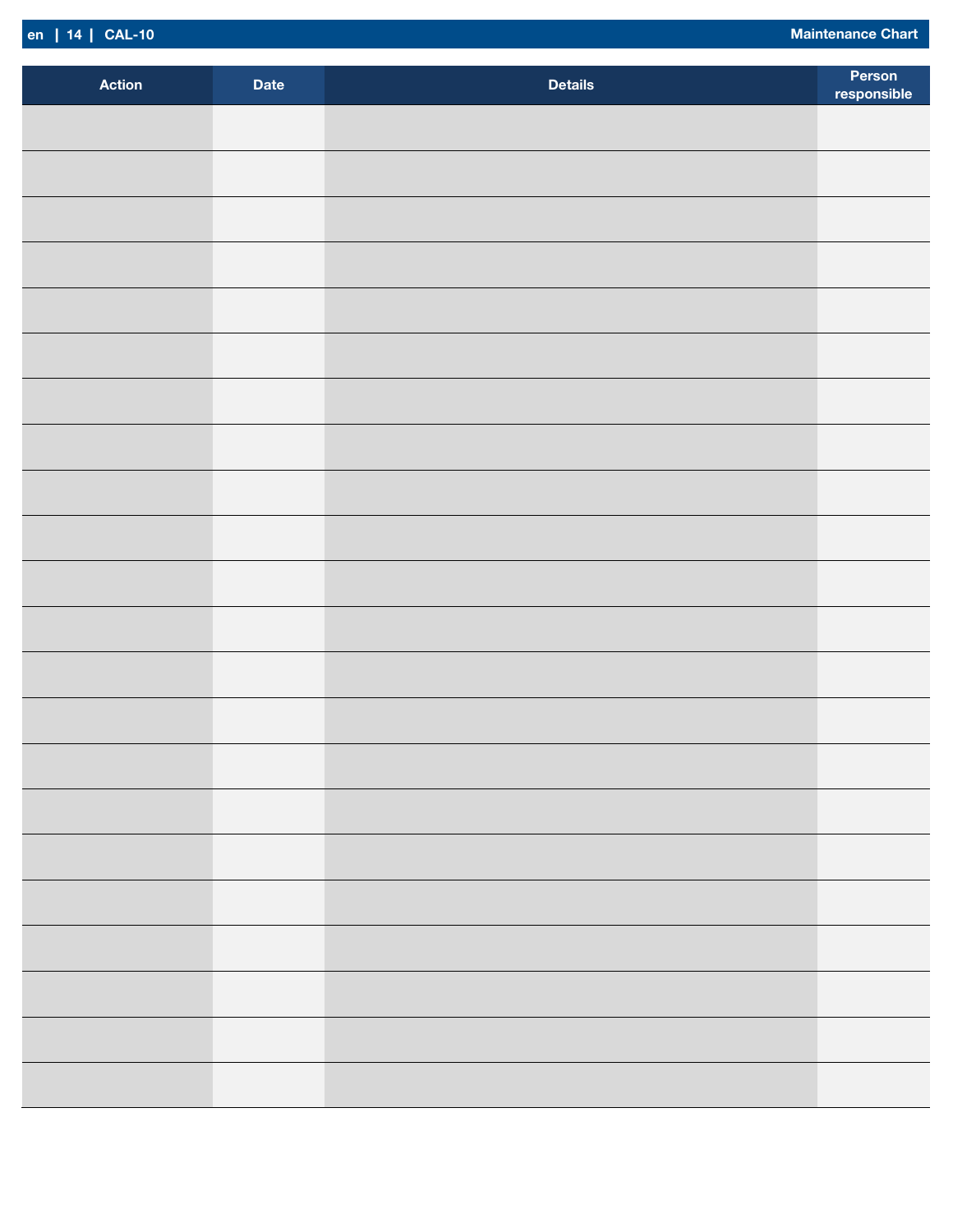# 12. Notes